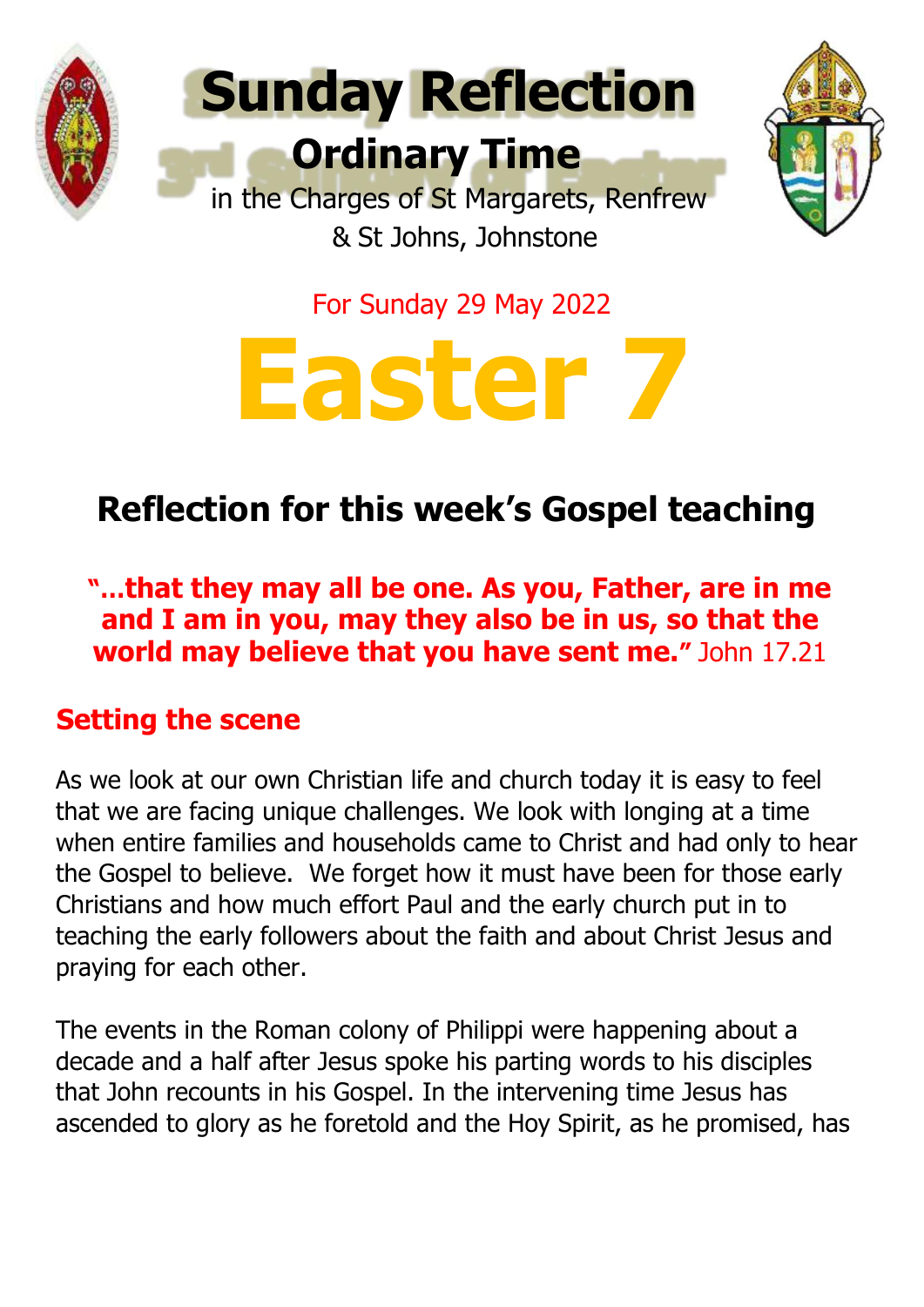come to empower his disciples and those who believe on his name, to be his witnesses.

Even in the dead of night in prison, the prayers of Paul and Silas were heard. From their innermost cell their voices carried to the other prisoners who listened to them praying aloud and singing. How did it affect them? Was it only Paul and Silas who did not run away when their chains fell off?

I'm reminded of what happened during lockdown when many people who don't or no longer go to church tuned into online broadcasts of services. They heard the prayers and the singing and maybe even joined in. What work did the Holy Spirit do amongst them and what can we do to assist her marvellous power?

That's why the Thy Kingdom Come prayer movement is so exciting. This global wave of prayer extending from Ascension to Pentecost involves people from over 80 Christian denominations in 120 countries. We have so much to learn. These days it is African Christians who come to Europe to evangelise us and often what they notice is our lack of confidence. One such priest who came to Ayrshire from Malawi said to me that he can't understand why we keep complaining about the lack of children and young people in our churches. What would I do, he asked me, if one of my grandchildren went missing? Go and look for them I said. Your children are missing he said, go and find them. His words hit home.

# **Looking at the teaching of the Gospel**

In John's account Jesus' final words before his arrest are prayers on behalf of his future followers. We can, as it were, eavesdrop on him praying to the Father for us. "I ask not only on behalf of these, but also on behalf of those who will believe in me through their word." (v.20) Jesus isn't at all shy about asking his Father to accomplish God's own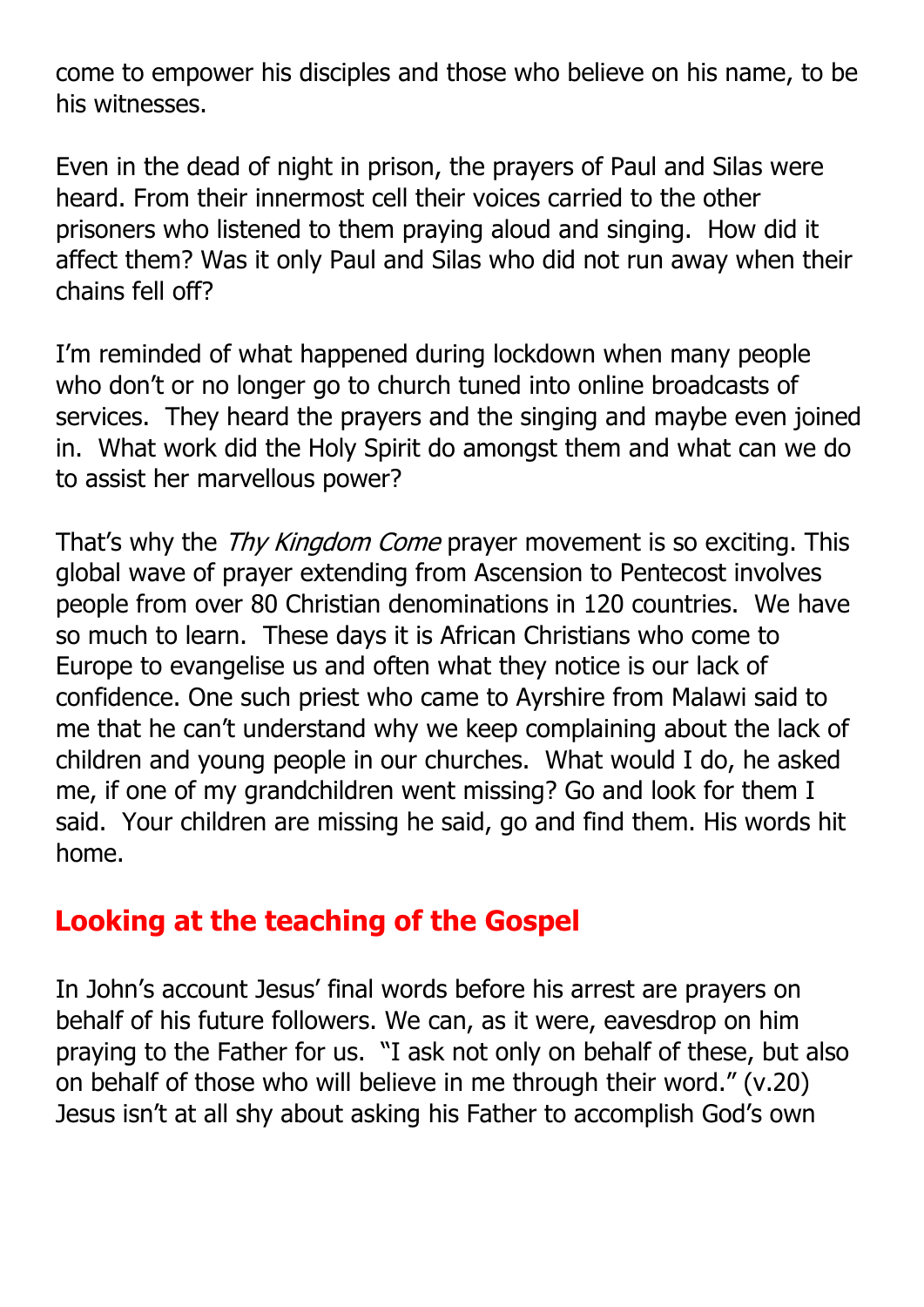will. He knows that even with the gift of grace and the Spirt, people need to be prayed for if they are to live out God's dream for the world.

Moreover, there is no inevitability about the outcome. Even Jesus needs to pray for God's will to be done and God's Kingdom to come. We can hear Jesus' own trust in the Father's love and his longing for it to be known and shared and surely this contributes to the power of his prayer: "Father, I desire that those also whom you have given me, may be with me where I am to see my glory…" (v 24a). It is not only through the Lord's Prayer that Jesus teaches us how to pray.

Many centuries later St Ignatius of Loyola was to develop an entire spiritual practice, known to us now as Ignatian Spirituality. You may know it from daily reflections such as on the Sacred Space site put out by the Irish Jesuits. Ignatius builds on this longing for God's will to be done, working from our desires, not starting from our fears. Those who experience the Ignatian Exercises as they are called are drawn further into the love of God and are moved to respond freely to the gift of God's love to them, 'drawn, not driven' is the shorthand for this way of praying, so that we become shaped by love to do God's will for us and the world. It is a way of self-sacrifice and total commitment, as modelled by St Paul.

In a few, dense verses, Jesus sets out a promise and a challenge. Jesus promises that he will make God's name known so that God's love may be in those who believe. And the challenge is that he longs that those who believe may be one with each other, with God and with Jesus himself. And this he suggests is the precondition for bringing others to faith. Here's a reminder of part of his prayer: "I in them and you in me, that they may be completely one, so that the world may know that you have sent me..." (v. 23a).

# **How can we reflect on the application to our lives?**

One sign of confidence in our faith is prayer.